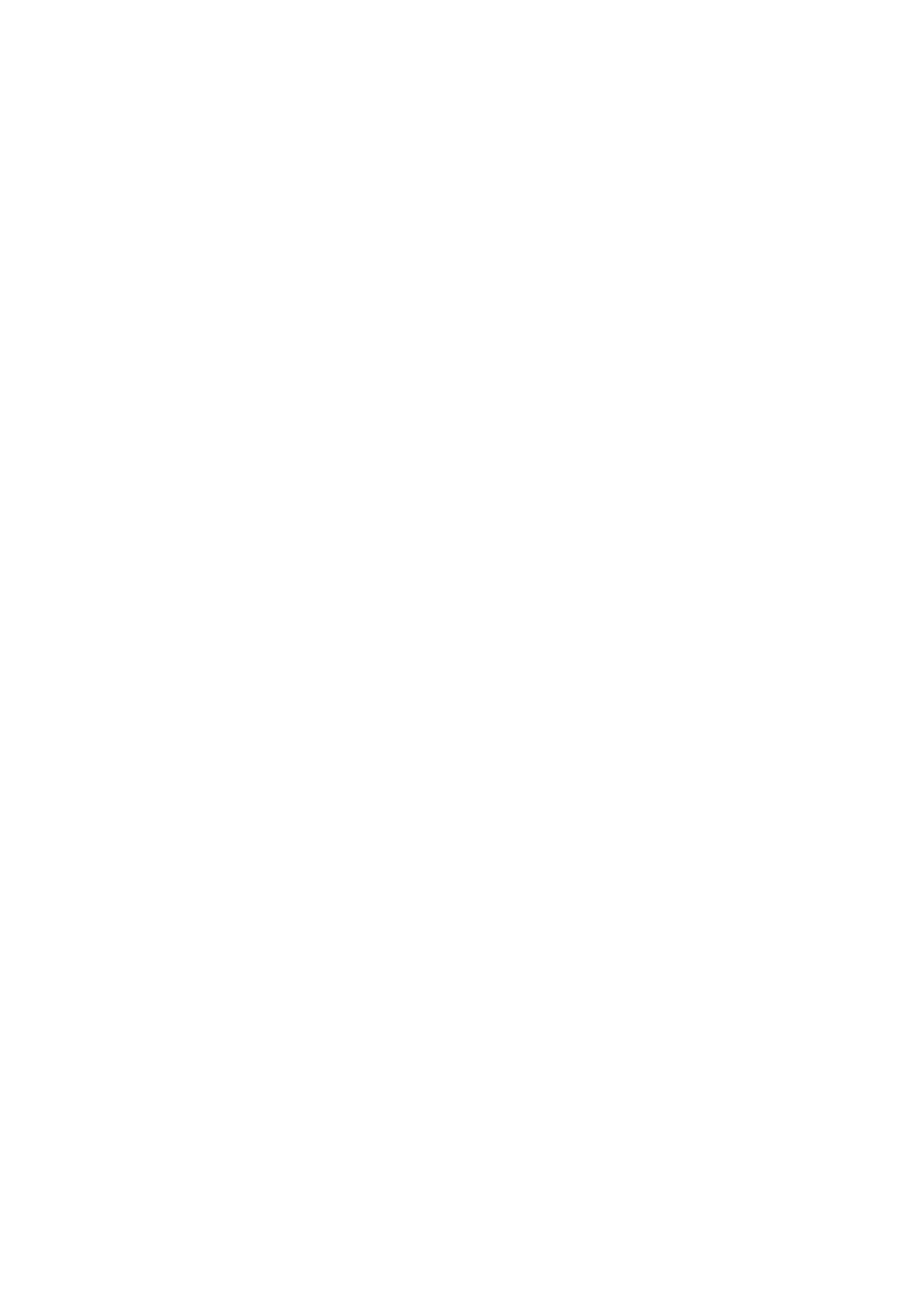### **ANNEX**

# **GUIDANCE FOR RECORDING OF OPERATIONS IN THE OIL RECORD BOOK PART I – MACHINERY SPACE OPERATIONS (ALL SHIPS)**

#### **General Guidance**

- This guidance only includes sections C to I.
- Operations should be recorded in chronological order as they have been executed on board.
- Dates should be entered in dd-MONTH-yyyy format, e.g., 16-MAR-2009.
- Incineration or landing ashore of oily garbage and used filters should be recorded in the Garbage Record Book only.
- All Entries are to be made and signed by the officer or officers in charge of the operations concerned and each completed page shall be signed by the master of the ship.
- Do not leave any full lines empty between successive entries.
- If a wrong entry has been recorded in the Oil Record Book (ORB), it should immediately be struck through with a single line in such a way that the wrong entry is still legible. The wrong entry should be signed and dated, with the new corrected entry following.
- Tank nomenclature should be recorded as per the format noted within the International Oil Pollution Prevention Certificate (IOPPC).
- Recording of quantities retained in bilge water holding tanks listed under section 3.3 of the IOPPC is voluntary and not required by the Convention.
- The recording of general maintenance of items pertaining to the OWS remains voluntary and is this is not required to be recorded in the ORB.

#### **Usage of code C.11: Collection of oil residues (sludge).**

#### Example #1

Weekly inventory of oil residues (sludge) tanks (tank listed under item 3.1 in the Supplement to the IOPPC)

| Date      | Code | Item No. | Record of operations/signature of officer in charge    |
|-----------|------|----------|--------------------------------------------------------|
| dd-MONTH- |      |          |                                                        |
| уууу      | C    | 11.1     | [Name of sec 3.1 Tank & Designation]                   |
|           |      | 11.2     | xx m <sup>3</sup>                                      |
|           |      | 11.3     | xx m <sup>3</sup>                                      |
|           |      |          | signed: (Officer-in-charge, Name & Rank) dd-MONTH-yyyy |
| dd-MONTH- |      |          |                                                        |
| уууу      | C    | 11.1     | [Name of sec 3.1 Tank & Designation]                   |
|           |      | 11.2     | xx m <sup>3</sup>                                      |
|           |      | 11.3     | xx m <sup>3</sup>                                      |
|           |      |          | signed: (Officer-in-charge, Name & Rank) dd-MONTH-yyyy |
|           |      |          |                                                        |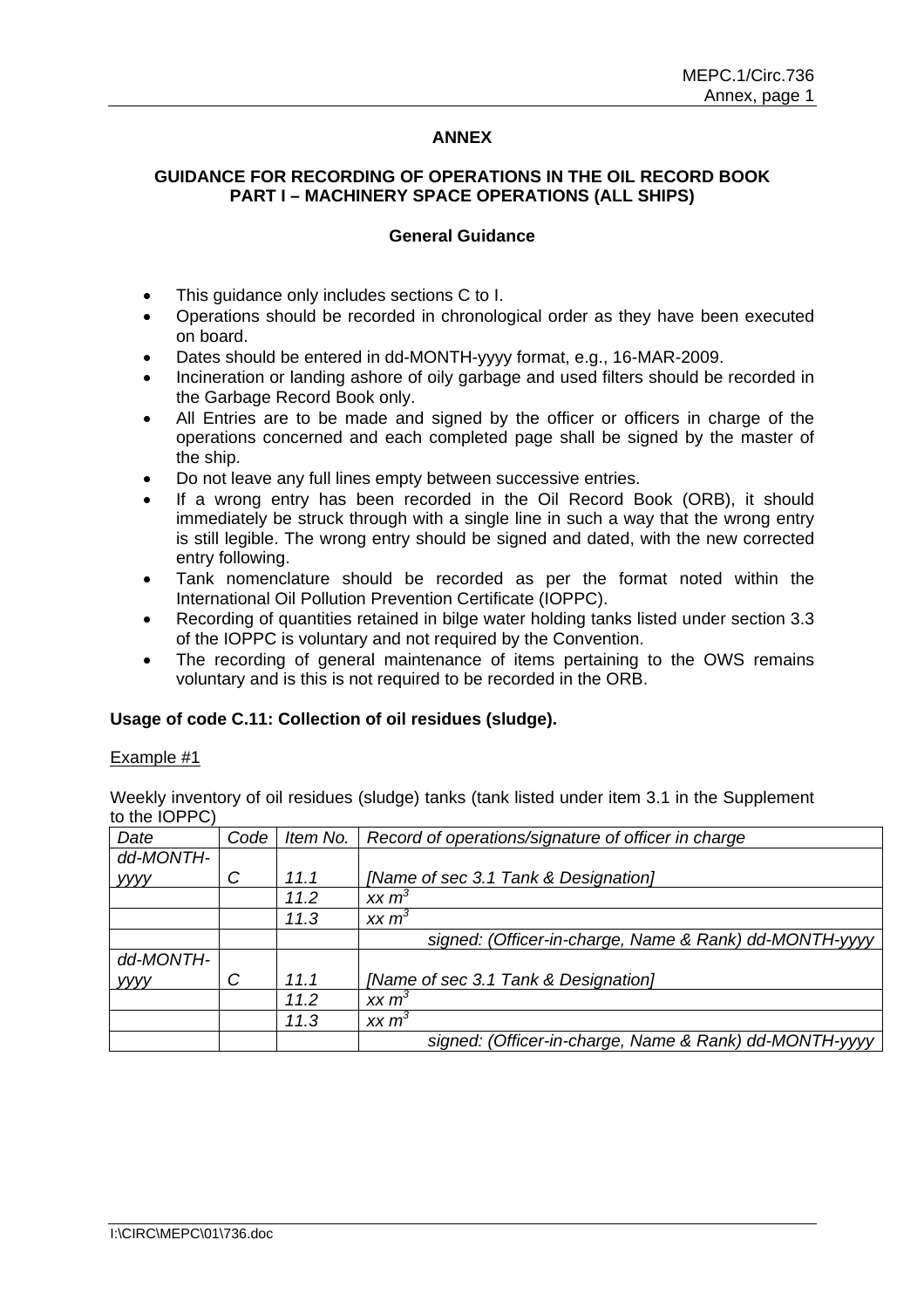Recording of oil residue (sludge) collected by manual operation in oil residue (sludge) tank (tank listed under item 3.1 in the Supplement to the IOPPC)\*

| Date        | Code |      | Item No.   Record of operations/signature of officer in charge |
|-------------|------|------|----------------------------------------------------------------|
| dd-MONTH-   |      |      |                                                                |
| <b>yyyy</b> |      | 11.1 | [Name of sec 3.1 Tank & Designation]                           |
|             |      | 11.2 | xx m <sup>3</sup>                                              |
|             |      | 11.3 | $XX \, m3$                                                     |
|             |      | 11.4 | xx $m^3$ collected from [identification of source]             |
|             |      |      | signed: (Officer-in-charge, Name & Rank) dd-MONTH-yyyy         |

- Note: Operator initiated manual collection where oil residue (sludge) is transferred (transfer with a pump) into the oil residue (sludge) tank(s). Examples of such operations could be:
	- 1. Collection of oil residue (sludge) from fuel oil separator drain tanks.
	- 2. Collection of oil residue (sludge) by draining engine sump tanks.
	- 3. Adding fuel oil to an oil residue (sludge) tank (all content of a sludge tank is considered sludge).
	- 4. Collection of sludge from bilge water holding tanks in this case a disposal entry for bilge water is also needed.

 Use of Code Item Number C 11.4 only becomes applicable in accordance with MARPOL Annex I amendments which enter into force on 1 January 2011 (resolution MEPC.187(59)).

### **Usage of code C.12: Disposal or Transfer of oil residues (sludge).**

#### Example #3

\*

\_\_\_\_\_\_\_\_\_\_\_\_\_\_\_

|                          | <b>Proposal of off roolded</b> (biddge) vid briote commoditori |      |                                                                                                                       |  |
|--------------------------|----------------------------------------------------------------|------|-----------------------------------------------------------------------------------------------------------------------|--|
| Date                     |                                                                |      | Code   Item No.   Record of operations/signature of officer in charge                                                 |  |
| $dd -$<br>MONTH-<br>уууу |                                                                | 12.1 | $xx \, m^3$ sludge from [Name of sec 3.1 Tank & Designation],<br>$xx \, m^3$ retained,                                |  |
|                          |                                                                |      | to "identity or name of sludge receiver, i.e. barge, tank truck or shore<br>facility" during port stay (Name of Port) |  |
|                          |                                                                |      | signed: (Officer-in-charge, Name & Rank) dd-MONTH-yyyy                                                                |  |

Disposal of oil residue (sludge) via shore connection

Note: Ships' masters should obtain from the operator of the reception facilities, which includes barges and tank trucks, a receipt or certificate detailing the quantity of oil residue (sludge) transferred, together with the time and date of the transfer. This receipt or certificate, if attached to the Oil Record Book Part I, may aid the master of the ship in proving that his ship was not involved in an alleged pollution incident. The receipt or certificate should be kept together with the Oil Record Book Part I.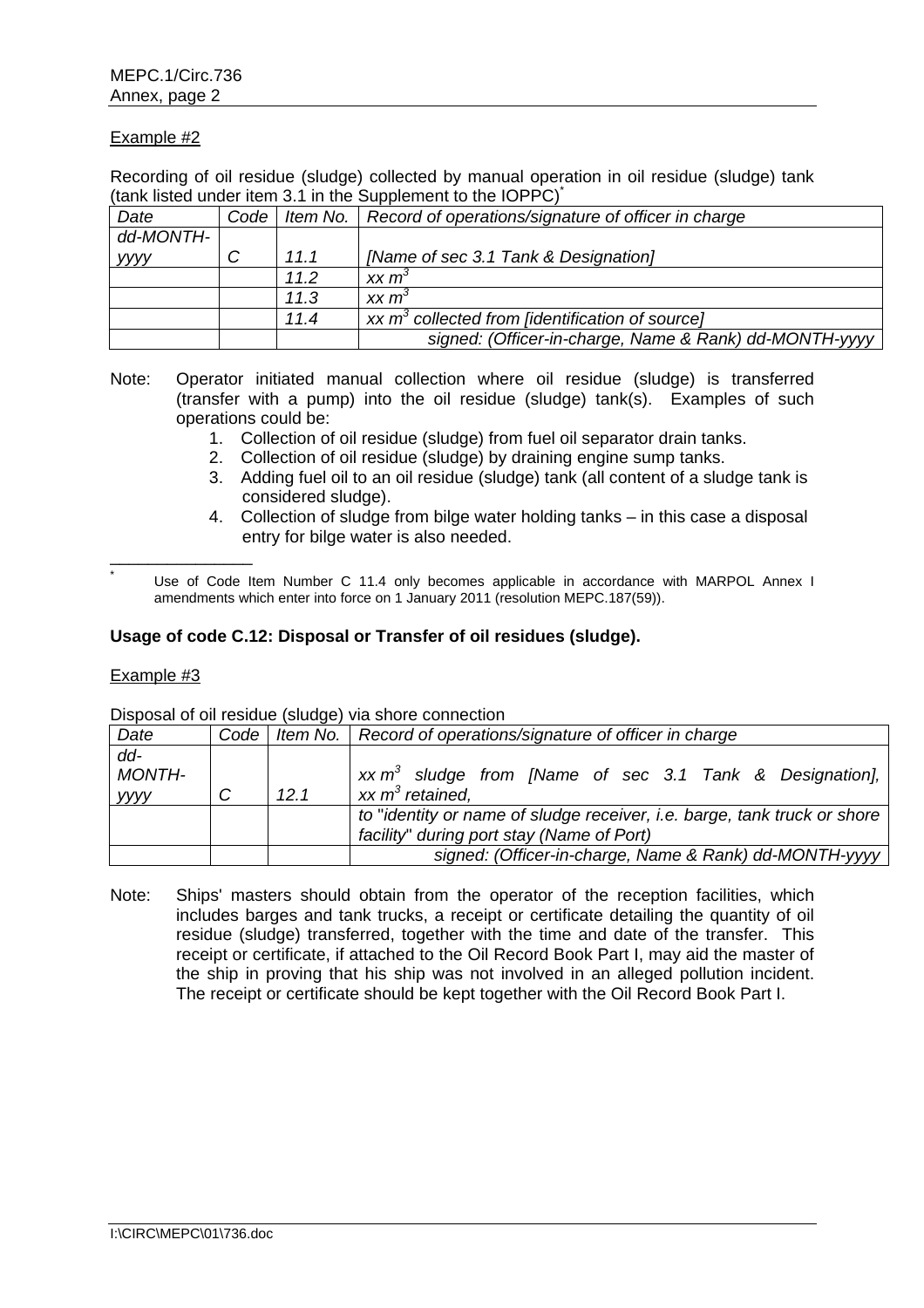Draining of water (disposal) from an oil residue (sludge) tank listed under item 3.1 in the Supplement to the IOPPC, to a bilge water holding tank listed under item 3.3 in the Supplement to the IOPPC

| Date                    |      | Code   Item No.   Record of operations/signature of officer in charge |
|-------------------------|------|-----------------------------------------------------------------------|
| $dd -$<br><b>MONTH-</b> |      | xx $m^3$ water drained from [Name of sec 3.1 Tank & Designation]      |
| уууу                    | 12.2 | $xx \, m^3$ retained.                                                 |
|                         |      | to [Name of sec 3.3 Tank & Designation] retained in tank(s) xx $m^3$  |
|                         |      | signed: (Officer-in-charge, Name & Rank) dd-MONTH-yyyy                |

Note: Collection of bilge water need not to be accounted for, so only one entry is required. Capacity of sludge tanks should not be recorded for C.12.x entries.

### Example #5

Transfer from one oil residue (sludge) tank to another oil residue (sludge) tank, both listed under item 3.1 in the Supplement to the IOPPC

| Date             | Code |      | Item No.   Record of operations/signature of officer in charge         |
|------------------|------|------|------------------------------------------------------------------------|
| $dd -$<br>MONTH- |      |      | xx $m^3$ sludge transferred from [Name of sec 3.1 Tank & Designation], |
| <b>yyyy</b>      |      | 12.2 | $xx m3$ retained.                                                      |
|                  |      |      | to [Name of sec 3.1 Tank & Designation] retained in tank(s) xx $m^3$   |
|                  |      |      | signed: (Officer-in-charge, Name & Rank) dd-MONTH-yyyy                 |

### Example #6

Incineration of oil residue (sludge) in Incinerator

| Date                            |      | Code   Item No.   Record of operations/signature of officer in charge                        |
|---------------------------------|------|----------------------------------------------------------------------------------------------|
| $dd -$<br>MONTH-<br><b>YYYY</b> | 12.3 | xx $m^3$ sludge from [Name of sec 3.1 or 3.2.3 Tank & Designation],<br>$xx \, m^3$ retained, |
|                                 |      | Burned in Incinerator for xx hours                                                           |
|                                 |      | signed: (Officer-in-charge, Name & Rank) dd-MONTH-yyyy                                       |

# Example #7

Burning of oil residue (sludge) in Boiler

| Date                            | Code |      | Item No.   Record of operation and signature of officer in charge                  |
|---------------------------------|------|------|------------------------------------------------------------------------------------|
| $dd -$<br><b>MONTH-</b><br>уууу |      | 12.4 | $xx \, m3$ sludge from [Name of sec 3.1 Tank & Designation],<br>xx $m^3$ retained, |
|                                 |      |      | <b>Burned in Boiler for xx hours</b>                                               |
|                                 |      |      | signed: (Officer-in-charge, Name & Rank) dd-MONTH-yyyy                             |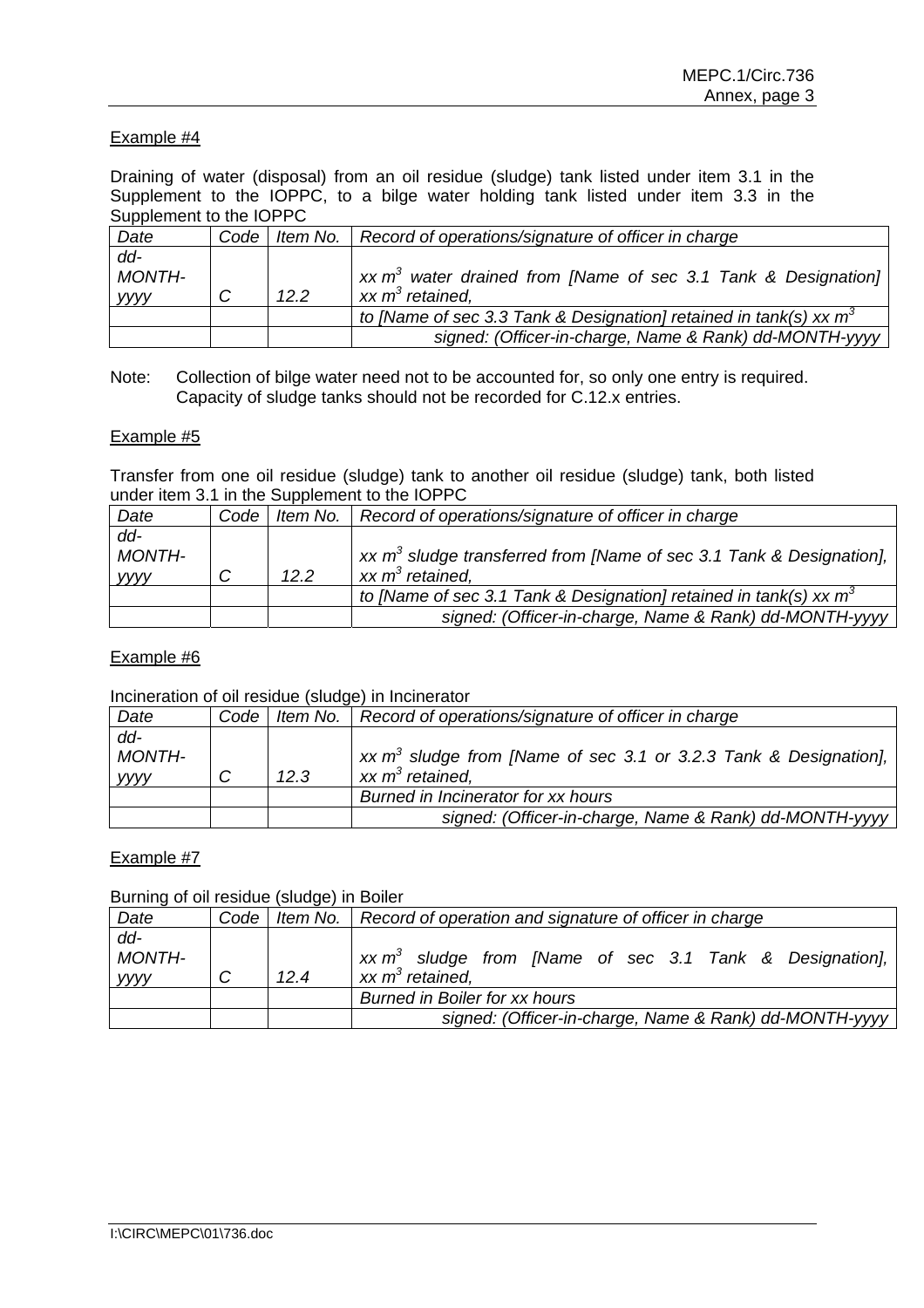Evaporation of water (disposal) from an oil residue (sludge) tank listed under items 3.1 in the Supplement to the IOPPC

| Date        | Code |      | Item No.   Record of operations/signature of officer in charge                        |
|-------------|------|------|---------------------------------------------------------------------------------------|
| dd-         |      |      |                                                                                       |
| MONTH-      |      |      | $\vert$ xx m <sup>3</sup> water evaporated from [Name of sec 3.1 Tank & Designation], |
| <b>VVVV</b> |      | 12.4 | $xx m3$ retained.                                                                     |
|             |      |      | signed: (Officer-in-charge, Name & Rank) dd-MONTH-yyyy                                |

### Example #9

Regeneration of fuel oil from oil residue (sludge)<sup>\*</sup>

| Date             |      | Code   Item No.   Record of operation and signature of officer in charge                                                                         |
|------------------|------|--------------------------------------------------------------------------------------------------------------------------------------------------|
| $dd -$<br>MONTH- |      | xx $m^3$ sludge disposed by regeneration of x $m^3$ fuel in [Fuel Tank & $\vert$<br>Designation] and x $m^3$ of water in [Name of sec 3.3 Tank & |
| уууу             | 12.4 | Designation]                                                                                                                                     |
|                  |      | signed: (Officer-in-charge, Name & Rank) dd-MONTH-yyyy                                                                                           |
|                  |      |                                                                                                                                                  |

Only permitted if mentioned as an approved means of disposal in the IOPPC Supplement.

## **Usage of code D: Non-automatic discharge overboard or disposal otherwise of bilge water which has accumulated in machinery spaces.**

#### Example #10

\*

Pumping of bilge water from engine-room bilge wells to a tank listed under item 3.3 in the Supplement to the IOPPC

| Date          | Code |      | Item No.   Record of operations/signature of officer in charge        |
|---------------|------|------|-----------------------------------------------------------------------|
| $dd -$        |      |      |                                                                       |
| <b>MONTH-</b> |      |      |                                                                       |
| <b>VVVV</b>   |      | 13   | xx $m^3$ bilge water from engine-room bilge wells,                    |
|               |      | 14   | Start: hh:mm, stop: hh:mm                                             |
|               |      | 15.3 | To [Name of sec 3.3 Tank & Designation], retained in tank(s) xx $m^3$ |
|               |      |      | signed: (Officer-in-charge, Name & Rank) dd-MONTH-yyyy                |

### Example #11

Transfer of bilge water between tanks listed in item 3.3 in the Supplement to the IOPPC

| Date                                   | Code |      | Item No.   Record of operations/signature of officer in charge                         |
|----------------------------------------|------|------|----------------------------------------------------------------------------------------|
| $dd -$<br><b>MONTH-</b><br><b>YYYY</b> |      | 13   | xx $m^3$ bilge water from, [Name of sec 3.3 Tank & Designation], xx $m^3$<br>retained, |
|                                        |      | 14   | Start: hh:mm, stop: hh:mm                                                              |
|                                        |      | 15.3 | To [Name of sec 3.3 Tank & Designation], retained in tank(s) xx $m^3$                  |
|                                        |      |      | signed: (Officer-in-charge, Name & Rank) dd-MONTH-yyyy                                 |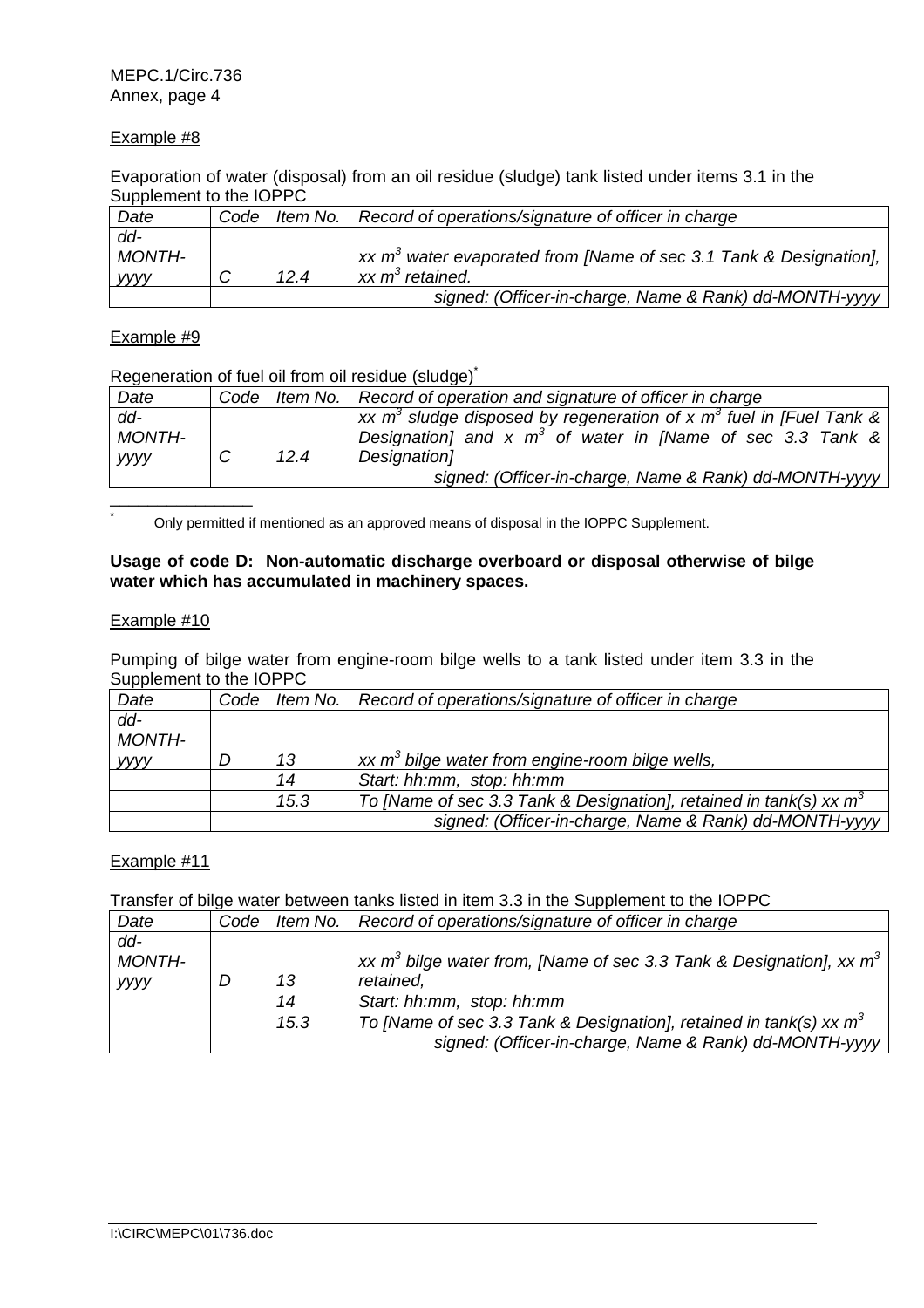Pumping of bilge water overboard from tank listed in item 3.3 in the Supplement to the IOPPC

| Date          | Code | Item No. | Record of operations/signature of officer in charge           |
|---------------|------|----------|---------------------------------------------------------------|
| dd-           |      |          |                                                               |
| <b>MONTH-</b> |      |          |                                                               |
| уууу          |      | 13       | xx $m3$ bilge water from [Name of sec 3.3 Tank & Designation] |
|               |      |          | Capacity xx $m^3$ , xx $m^3$ retained                         |
|               |      | 14       | Start: hh:mm, stop: hh:mm                                     |
|               |      | 15.1     | Through 15 ppm equipment overboard                            |
|               |      |          | Position start: xx deg xx min N/S, xx deg xx min E/W          |
|               |      |          | Position stop: xx deg xx min N/S, xx deg xx min E/W           |
|               |      |          | signed: (Officer-in-charge, Name & Rank) dd-MONTH-yyyy        |

### Example #13

Disposal of bilge water from tank listed in item 3.3 in the Supplement to the IOPPC to oil residue (sludge) tank listed in item 3.1 in the Supplement to the IOPPC

| Date   | Code |      | Item No.   Record of operation and signature of officer in charge |
|--------|------|------|-------------------------------------------------------------------|
| $dd -$ |      |      |                                                                   |
| MONTH- |      |      | $x m3$ bilge water from [Name of sec 3.3 Tank & Designation],     |
| уууу   | D    | 13   | now xx $m^3$                                                      |
|        |      | 14   | Start: hh:mm stop:, hh:mm                                         |
|        |      |      | Collected in [Name of sec 3.1 Tank & Designation] retained in     |
|        |      | 15.3 | tank(s) xx $m^3$                                                  |
|        |      |      | signed: (Officer-in-charge, Name & Rank) dd-MONTH-yyyy            |

Note: A code C.11.4 recording may be required if this operation is a manual operator initiated operation.

### **Usage of code E: Automatic discharge overboard or disposal otherwise of bilge water which has accumulated in machinery spaces.**

#### Example #14

Pumping of bilge water overboard via 15 ppm equipment from tank listed in item 3.3 in the Supplement to the IOPPC or from engine-room bilge wells

| Date        | Code | <i>Item No.</i> $\vert$ | Record of operations/signature of officer in charge           |
|-------------|------|-------------------------|---------------------------------------------------------------|
| $dd -$      |      |                         |                                                               |
| MONTH-      |      |                         |                                                               |
| <b>VVVV</b> |      | 16                      | Pump start hh:mm at xx deg xx min N/S, xx deg xx min E/W from |
|             |      |                         | [Name of sec 3.3 Tank & Designation]                          |
|             |      | 18                      | Stop hh:mm                                                    |
|             |      |                         | signed: (Officer-in-charge, Name & Rank) dd-MONTH-yyyy        |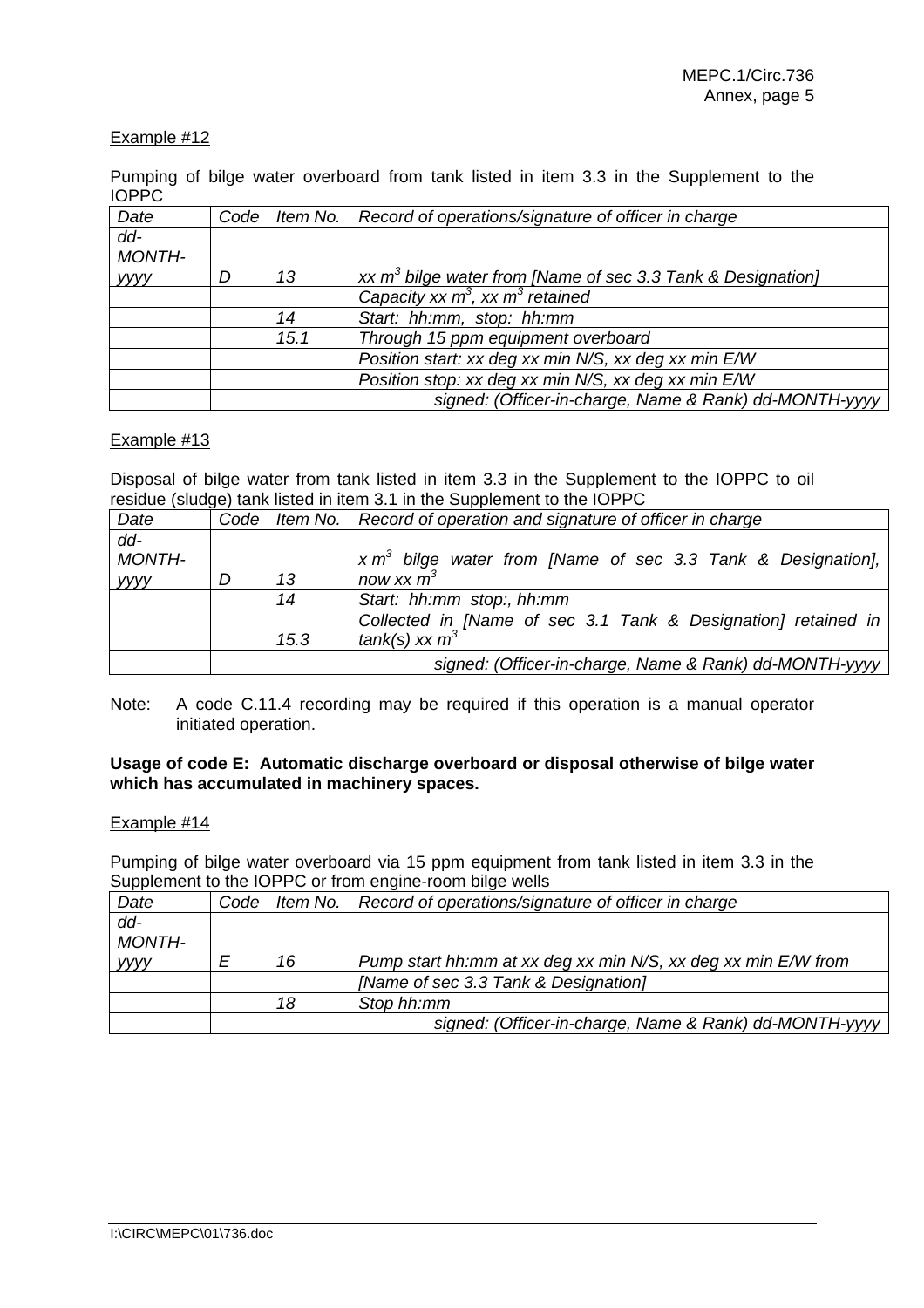Transfer of bilge water from engine-room bilge wells to a tank listed under item 3.3 in the Supplement to the IOPPC

| Date        | Code |    | Item No.   Record of operations/signature of officer in charge |
|-------------|------|----|----------------------------------------------------------------|
| dd-         |      |    |                                                                |
| MONTH-      |      |    |                                                                |
| <b>VVVV</b> |      | 17 | Transfer start hh:mm to                                        |
|             |      |    | [Name of sec 3.3 Tank & Designation]                           |
|             |      | 18 | Stop hh:mm                                                     |
|             |      |    | signed: (Officer-in-charge, Name & Rank) dd-MONTH-yyyy         |

### **Usage of code F: Condition of oil filtering equipment.**

#### Example #16

Failure of Oily Filtering Equipment, Oil Content Meter or stopping device

| Date          | Code |    | Item No.   Record of operations/signature of officer in charge |
|---------------|------|----|----------------------------------------------------------------|
| dd-           |      |    |                                                                |
| <b>MONTH-</b> |      |    |                                                                |
| <b>YYYY</b>   |      | 19 | hh:mm                                                          |
|               |      | 20 | hh:mm (might be unknown – if spare parts has been ordered)     |
|               |      | 21 | [Reason for Failure, if known]                                 |
|               |      |    | signed: (Officer-in-charge, Name & Rank) dd-MONTH-yyyy         |

Note: The condition of the oil filtering equipment also covers the alarm and automatic stopping devices, if applicable.

A code 'I' entry should also be made indicating that the overboard valve was sealed shut due to non working Oil Filtering Equipment or Oil Content Meter.

On the date where the system is functional again, a new entry, using code F 19 / 20 / 21 should be made where F 19 is the date and time of the initial failure and F 20 is the time the system is functional again.

#### Example #16*bis*

When proper operation of the Oily Filtering Equipment, Oil Content Meter or stopping device is restored

| Date          | Code |    | Item No.   Record of operations/signature of officer in charge |
|---------------|------|----|----------------------------------------------------------------|
| dd-           |      |    |                                                                |
| <b>MONTH-</b> |      |    |                                                                |
| <b>VVVV</b>   |      | 19 | hh:mm (the same time as in example 16)                         |
|               |      | 20 | hh:mm (the time the system is functional)                      |
|               |      | 21 | [Reason for Failure, if known]                                 |
|               |      |    | signed: (Officer-in-charge, Name & Rank) dd-MONTH-yyyy         |

Note: The condition of the oil filtering equipment also covers the alarm and automatic stopping devices, if applicable.

A code 'I' entry should also be made indicating that the overboard valve was sealed shut due to non working Oil Filtering Equipment or Oil Content Meter.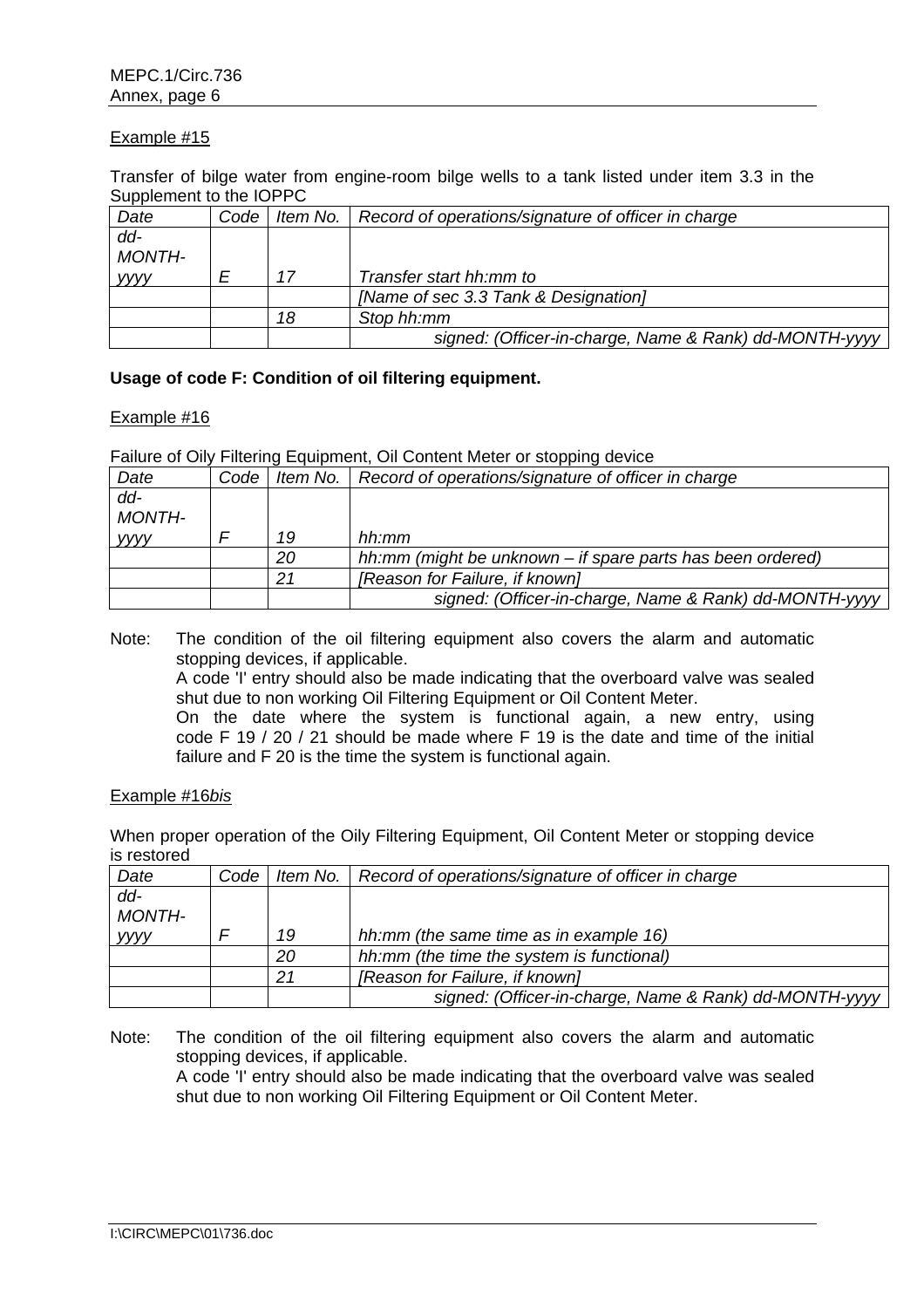# **Usage of code G: Accidental or other exceptional discharges of oil.**

### Example #17

#### Accidental Pollution

| Date          | Code |    | Item No.   Record of operations/signature of officer in charge |
|---------------|------|----|----------------------------------------------------------------|
| dd-           |      |    |                                                                |
| <b>MONTH-</b> |      |    |                                                                |
| уууу          | G    | 22 | hh:mm                                                          |
|               |      | 23 | Position: xx deg xx min                                        |
|               |      | 24 | Quantity of oily residue (if known)                            |
|               |      | 25 | Circumstances of the discharge                                 |
|               |      |    | signed: (Officer-in-charge, Name & Rank) dd-MONTH-yyyy         |

Note: If failure of Oil Filtering Equipment or Oil Content Meter related equipment is involved, appropriate (F) entry is to be made in ORB. Relevant sections of the SOPEP (SMPEP) are to be used to combat oil spills at sea.

Examples of Circumstances of discharge include, but are not limited to:

- 1. Oil Content Meter failure.
- 2. Fuel tank overflow.
- 3. Ruptured bunkering hose/flange.
- 4. Fuel tank leakage (due to collision or grounding).

# **Usage of code H: Bunkering of fuel or bulk lubricating oil.**

### Example #18

## Bunkering of Fuel oil

| Date          | Code | Item No. | Record of operations/signature of officer in charge                  |
|---------------|------|----------|----------------------------------------------------------------------|
| $dd -$        |      |          |                                                                      |
| <b>MONTH-</b> |      |          |                                                                      |
| уууу          | Н    | 26.1     | [Name of Port]                                                       |
|               |      | 26.2     | Start dd-mm-yyyy Stop dd-mm-yyyy                                     |
|               |      | 26.3     | xxxx MT of ISO-xxxxx HFO x.x % S bunkered in tanks:                  |
|               |      |          | aaaa MT added to [Tank Name & Designation] now containing<br>bbbb MT |
|               |      |          | cccc MT added to [Tank Name & Designation] now containing<br>dddd MT |
|               |      |          | signed: (Officer-in-charge, Name & Rank) dd-MONTH-yyyy               |

# Example #19

#### Bunkering of Bulk Lubricating oil

|               | <b>Darlitoring or Daily Labricating on</b> |          |                                                               |  |  |
|---------------|--------------------------------------------|----------|---------------------------------------------------------------|--|--|
| Date          | Code                                       | Item No. | Record of operations/signature of officer in charge           |  |  |
| dd-           |                                            |          |                                                               |  |  |
| <b>MONTH-</b> |                                            |          |                                                               |  |  |
| <b>VVVV</b>   | Н                                          | 26.1     | [Name of Port]                                                |  |  |
|               |                                            | 26.2     | Start dd-mm-yyyy Stop dd-mm-yyyy                              |  |  |
|               |                                            | 26.4     | xx MT [Type of Oil] bunkered in tanks:                        |  |  |
|               |                                            |          | xx MT added to [Tank Name & Designation] now containing xx MT |  |  |
|               |                                            |          | signed: (Officer-in-charge, Name & Rank) dd-MONTH-yyyy        |  |  |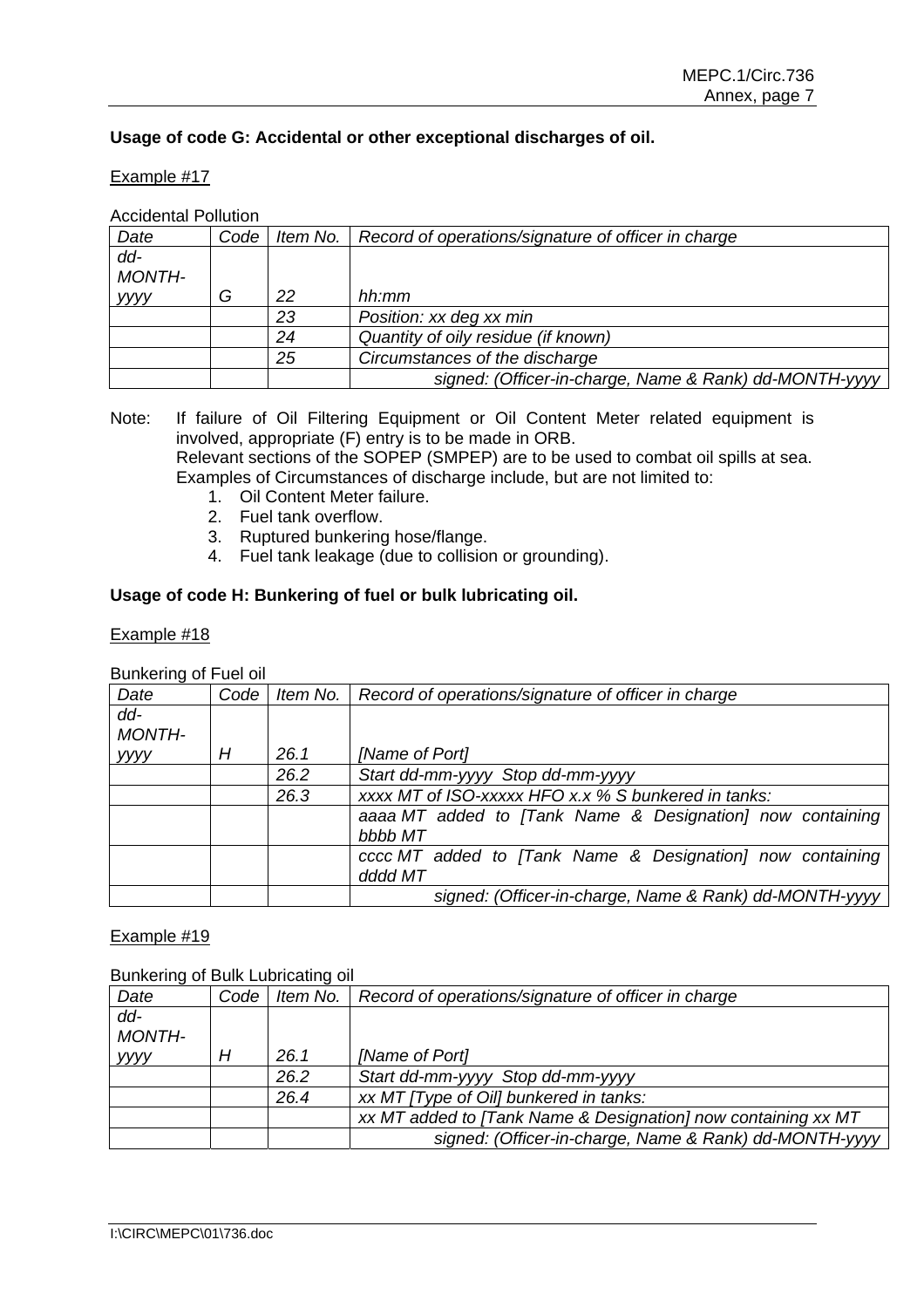Note: Separate entries required for each grade of fuel oils and lubricating oils respectively to ensure transparency. This entry is not required if lubricating oils are delivered onboard in packaged form (55 gallon drum, etc.).

# **Usage of code I: Additional operational procedures and general remarks.**

#### Example #20

Pumping oily bilge water from a Cargo Hold bilge holding tank to a tank listed under item 3.3 in the Supplement to the IOPPC

| Date          | Code | I Item No.   Record of operations/signature of officer in charge |
|---------------|------|------------------------------------------------------------------|
| dd-           |      |                                                                  |
| <b>MONTH-</b> |      |                                                                  |
| <b>VVVV</b>   |      | xx $m3$ oily bilge water from Cargo Hold bilge holding tank      |
|               |      | to [Name of sec 3.3 Tank & Designation]                          |
|               |      | signed: (Officer-in-charge, Name & Rank) dd-MONTH-yyyy           |

Note: Any collection and transfer of oily bilge water into the engine-room bilge holding tank(s) from a cargo hold bilge holding tank(s) should be recorded using code (I)

#### Example #21

Entry pertaining to an earlier missed operational entry

| Date          | Code | Item No. | Record of operations/signature of officer in charge                   |
|---------------|------|----------|-----------------------------------------------------------------------|
| dd-           |      |          |                                                                       |
| <b>MONTH-</b> |      |          |                                                                       |
| уууу (1)      |      |          | Entry pertaining to an earlier missed operational entry               |
| dd-           |      |          |                                                                       |
| <b>MONTH-</b> |      |          | $xx m3$ sludge transferred from [Name of sec. 3.1 Tank and            |
| yyy(2)        | C    | 12.2     | Designation], xx $m^3$ retained                                       |
|               |      |          | to [Name of sec 3.1 Tank & Designation], retained in tank(s) xx $m^3$ |
|               |      |          | signed (1): (Officer-in-charge, Name & Rank) dd-MONTH-yyyy            |
|               |      |          | signed (2): (Officer-in-charge, Name & Rank) dd-MONTH-yyyy            |

Note: Date (1) to be the date of the original operation.

Date (2) to be the current date i.e. the date the entry is made.

Signed (1) Signature of Officer making I entry

Signed (2) Signature of Officer making missed entry

#### Example #22

De-bunkering of Fuel oil

| Date          | Code | Item No. | Record of operations/signature of officer in charge                    |
|---------------|------|----------|------------------------------------------------------------------------|
| $dd -$        |      |          |                                                                        |
| <b>MONTH-</b> |      |          |                                                                        |
| уууу          |      |          | xxxx MT of ISO-xxxxx HFO x.x % S de-bunkered from tanks:               |
|               |      |          | xxxx MT removed from [Tank Name & Designation] now containing          |
|               |      |          | xxx MT                                                                 |
|               |      |          | De-bunkered to "identity or name of receiver i.e. barge, tank truck or |
|               |      |          | shore facility" in "Name of Port"                                      |
|               |      |          | Start dd-mm-yyyy Stop dd-mm-yyyy                                       |
|               |      |          | signed: (Officer-in-charge, Name & Rank) dd-MONTH-yyyy                 |

Note: Include receipt & certificate from receiver for amount & type of fuel oil de-bunkered.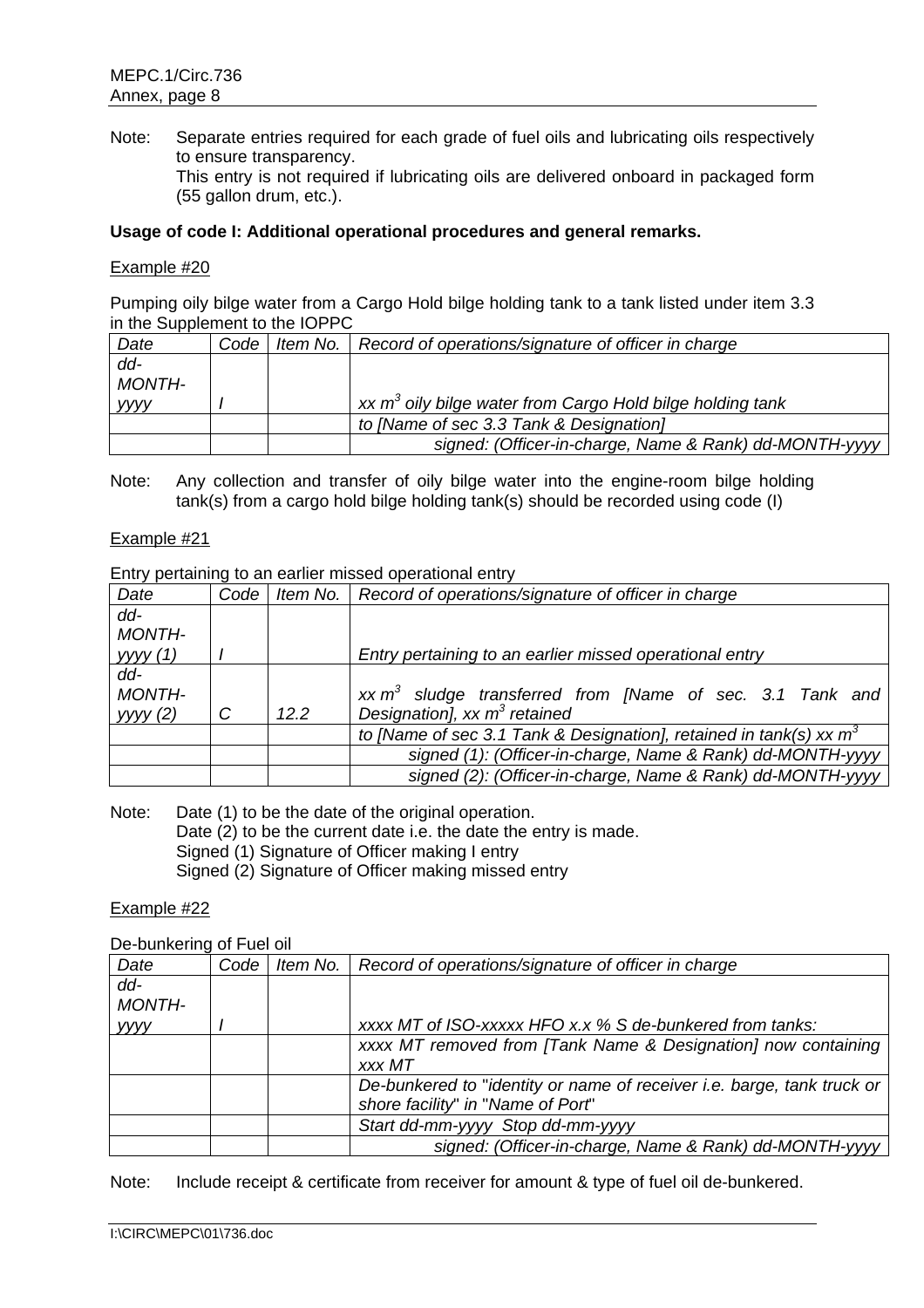# **Tankers with slop tanks**

#### Example #23

| Transfer of sludge from engine-room oil residue (sludge) tank to deck/cargo slop tank |   |      |                                                                       |  |
|---------------------------------------------------------------------------------------|---|------|-----------------------------------------------------------------------|--|
| Date                                                                                  |   |      | Code   Item No.   Record of operations/signature of officer in charge |  |
| $dd -$                                                                                |   |      |                                                                       |  |
| <b>MONTH-</b>                                                                         |   |      | $xx \, m3$ sludge from [Name of sec 3.1 Tank & Designation],          |  |
| <b>yyyy</b>                                                                           | С | 12.4 | $xx m3$ retained.                                                     |  |
|                                                                                       |   |      | Transferred to Deck Slop Tank [designation]                           |  |
|                                                                                       |   |      | signed: (Officer-in-charge, Name & Rank) dd-MONTH-yyyy                |  |

Transfer of sludge from engine-room oil residue (sludge) tank to deck/cargo slop tank

#### Example #24

Transfer of bilge water from tank listed in item 3.3 in the Supplement to the IOPPC to deck/cargo slop tank

| Date          | Code |      | Item No.   Record of operations/signature of officer in charge |
|---------------|------|------|----------------------------------------------------------------|
| $dd -$        |      |      |                                                                |
| <b>MONTH-</b> |      |      |                                                                |
| <b>yyyy</b>   |      | 13   | xx $m^3$ bilge water from [Name of sec 3.3 Tank & Designation] |
|               |      |      | Capacity xx $m^3$ , xx $m^3$ retained                          |
|               |      | 14   | Start: hh:mm, stop: hh:mm                                      |
|               |      | 15.3 | Transferred to Deck Slop Tank [designation]                    |
|               |      |      | signed: (Officer-in-charge, Name & Rank) dd-MONTH-yyyy         |

Note: Requires this method listed in the IOPP Supplement under item 3.2.4. If non-oil-cargo related oily residues are transferred to slop tanks of oil tankers, the discharge of such residues should be in compliance with Regulation 34. (UI 22.1.1 for Regulation 15). Requires an entry in the Oil Record Book – Part II using code (O). If sludge or bilge water is transferred from multiple tanks in engine-room a separate entry must be made in ORB Parts I & II for each transfer.

### **General Guidance – Additional Voluntary Recordings**

#### Example #25

Voluntary declaration of quantities retained in bilge water holding tanks ref. MEPC.1/Circ.640 – record weekly

| Date          | Code | Item No.   Record of operations/signature of officer in charge |
|---------------|------|----------------------------------------------------------------|
| $dd -$        |      |                                                                |
| <b>MONTH-</b> |      |                                                                |
| <b>yyyy</b>   |      | Weekly Inventory of Bilge Water Tanks (listed under item 3.3)  |
|               |      | [Name of sec 3.3 Tank & Designation]                           |
|               |      | capacity xx $m^3$ , xx $m^3$ retained                          |
|               |      | signed: (Officer-in-charge, Name & Rank) dd-MONTH-yyyy         |